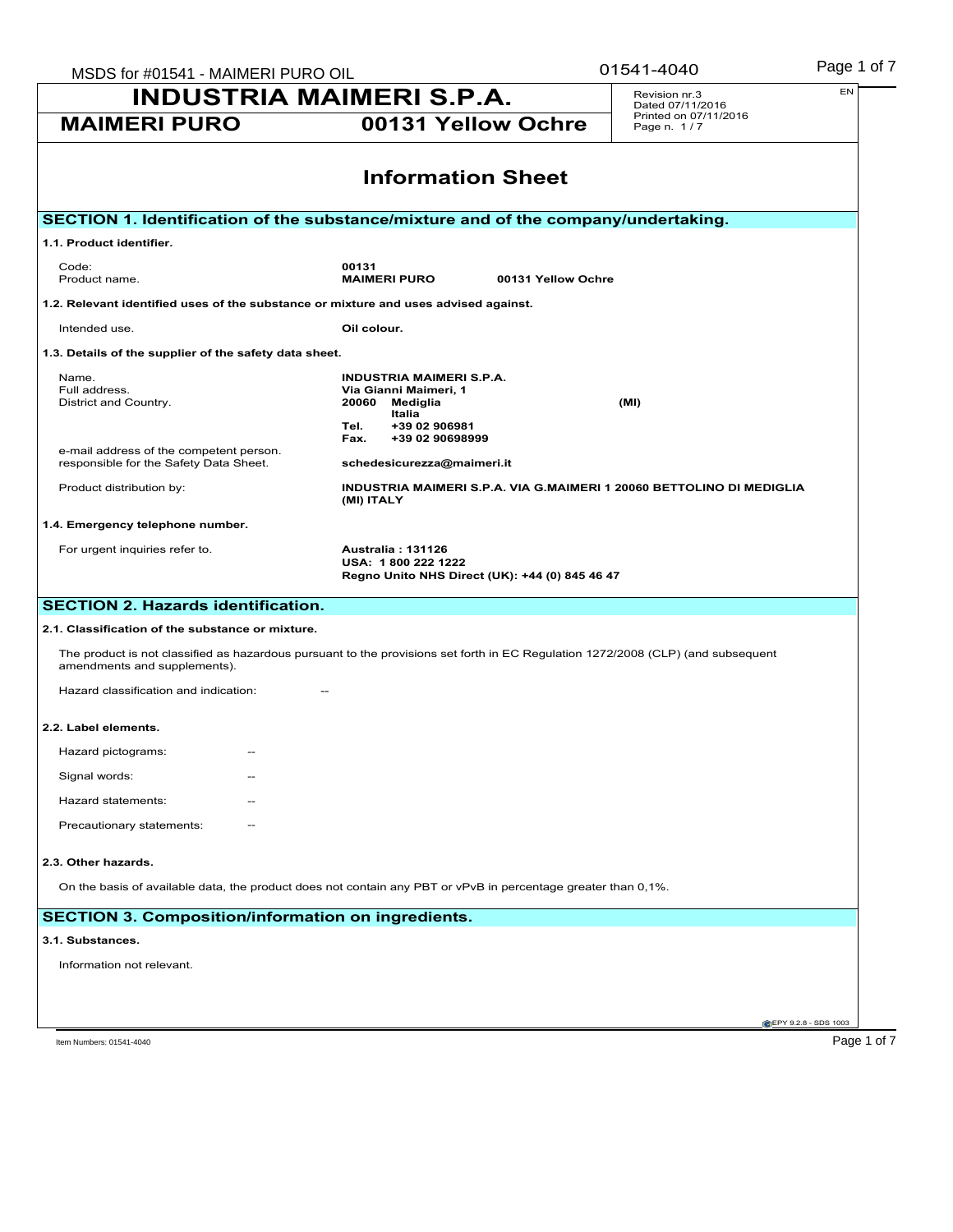**MAIMERI PURO 00131 Yellow Ochre**

Revision nr.3 Dated 07/11/2016 Printed on 07/11/2016 Page n. 2/7

**SECTION 3. Composition/information on ingredients.** ... / >>

#### **3.2. Mixtures.**

The product does not contain substances classified as being hazardous to human health or the environment pursuant to the provisions Regulation (EU) 1272/2008 (CLP) (and subsequent amendments and supplements) in such quantities as to require the statement.

# **SECTION 4. First aid measures.**

#### **4.1. Description of first aid measures.**

EYES: Remove contact lenses, if present. Wash immediately with plenty of water for at least 15 minutes, opening the eyelids fully. If problem persists, seek medical advice.

SKIN: Remove contaminated clothing. Rinse skin with a shower immediately. Get medical advice/attention immediately. Wash contaminated clothing before using it again.

INHALATION: Remove to open air. If the subject stops breathing, administer artificial respiration. Get medical advice/attention immediately.

INGESTION: Get medical advice/attention immediately. Do not induce vomiting. Do not administer anything not explicitly authorised by a doctor.

#### **4.2. Most important symptoms and effects, both acute and delayed.**

Specific information on symptoms and effects caused by the product are unknown. For symptoms and effects caused by the contained substances, see chap. 11.

# **4.3. Indication of any immediate medical attention and special treatment needed.**

Information not available.

# **SECTION 5. Firefighting measures.**

#### **5.1. Extinguishing media.**

SUITABLE EXTINGUISHING EQUIPMENT The extinguishing equipment should be of the conventional kind: carbon dioxide, foam, powder and water spray. UNSUITABLE EXTINGUISHING EQUIPMENT None in particular.

### **5.2. Special hazards arising from the substance or mixture.**

HAZARDS CAUSED BY EXPOSURE IN THE EVENT OF FIRE Do not breathe combustion products.

#### **5.3. Advice for firefighters.**

GENERAL INFORMATION

Use jets of water to cool the containers to prevent product decomposition and the development of substances potentially hazardous for health. Always wear full fire prevention gear. Collect extinguishing water to prevent it from draining into the sewer system. Dispose of contaminated water used for extinction and the remains of the fire according to applicable regulations. SPECIAL PROTECTIVE EQUIPMENT FOR FIRE-FIGHTERS

Normal fire fighting clothing i.e. fire kit (BS EN 469), gloves (BS EN 659) and boots (HO specification A29 and A30) in combination with self-contained open circuit positive pressure compressed air breathing apparatus (BS EN 137).

# **SECTION 6. Accidental release measures.**

#### **6.1. Personal precautions, protective equipment and emergency procedures.**

Block the leakage if there is no hazard.

Wear suitable protective equipment (including personal protective equipment referred to under Section 8 of the safety data sheet) to<br>prevent any contamination of skin, eyes and personal clothing. These indications apply fo emergency procedures.

#### **6.2. Environmental precautions.**

The product must not penetrate into the sewer system or come into contact with surface water or ground water.

### **6.3. Methods and material for containment and cleaning up.**

Collect the leaked product into a suitable container. If the product is flammable, use explosion-proof equipment. Evaluate the compatibility of the container to be used, by checking section 10. Absorb the remainder with inert absorbent material. Make sure the leakage site is well aired. Contaminated material should be disposed of in compliance with the provisions set forth in point 13.

**EPY 9.2.8 - SDS 1003**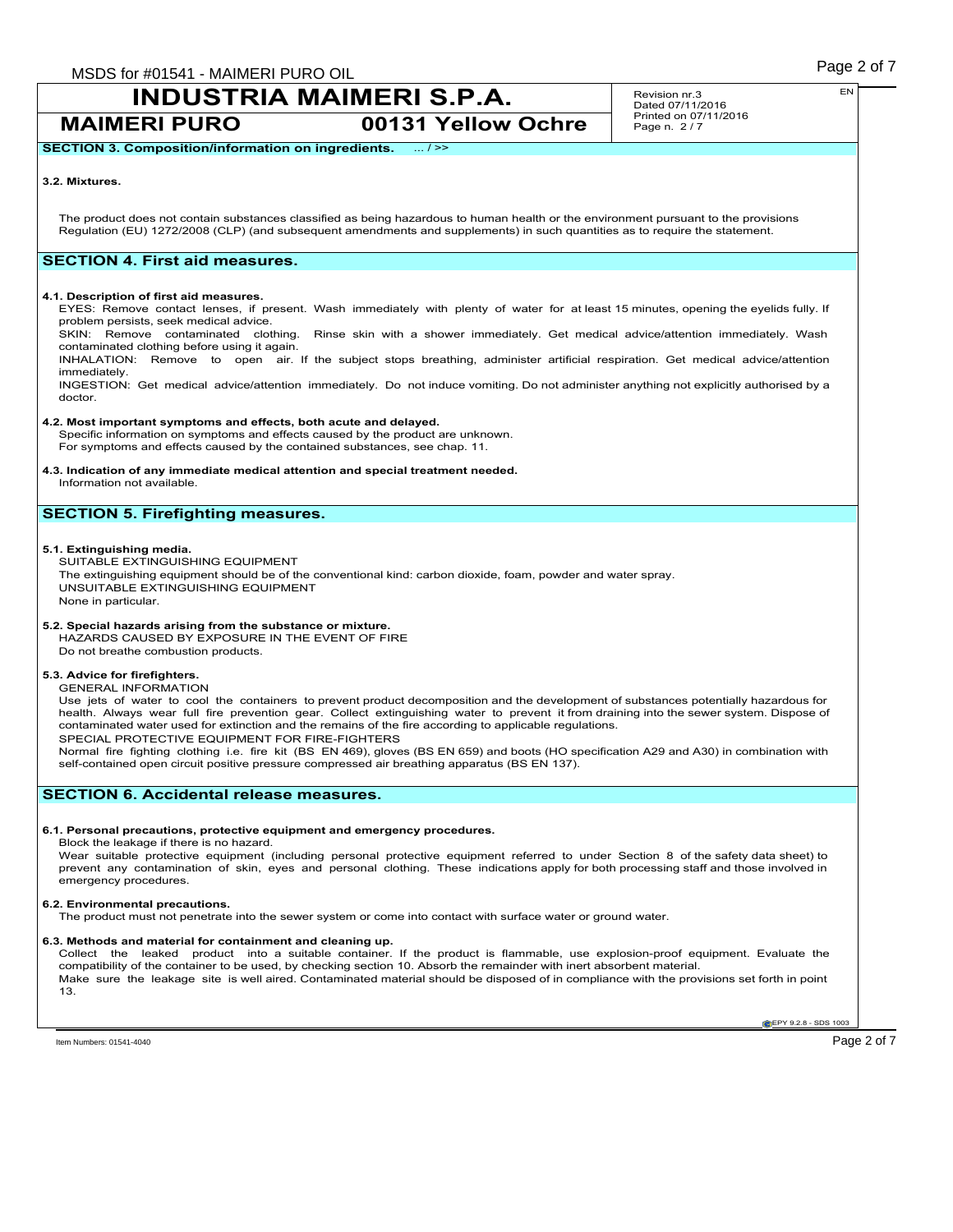**MAIMERI PURO 00131 Yellow Ochre**

**SECTION 6. Accidental release measures.** ... / >>

#### **6.4. Reference to other sections.**

Any information on personal protection and disposal is given in sections 8 and 13.

# **SECTION 7. Handling and storage.**

#### **7.1. Precautions for safe handling.**

Before handling the product, consult all the other sections of this material safety data sheet. Avoid leakage of the product into the environment. Do not eat, drink or smoke during use. Remove any contaminated clothes and personal protective equipment before entering places in which people eat.

#### **7.2. Conditions for safe storage, including any incompatibilities.**

Store only in the original container. Store the containers sealed, in a well ventilated place, away from direct sunlight. Keep containers away from any incompatible materials, see section 10 for details.

#### **7.3. Specific end use(s).**

Information not available.

# **SECTION 8. Exposure controls/personal protection.**

#### **8.1. Control parameters.**

Information not available.

#### **8.2. Exposure controls.**

Comply with the safety measures usually applied when handling chemical substances. HAND PROTECTION None required. SKIN PROTECTION None required. EYE PROTECTION None required. RESPIRATORY PROTECTION None required, unless indicated otherwise in the chemical risk assessment. ENVIRONMENTAL EXPOSURE CONTROLS. The emissions generated by manufacturing processes, including those generated by ventilation equipment, should be checked to ensure compliance with environmental standards.

### **SECTION 9. Physical and chemical properties.**

#### **9.1. Information on basic physical and chemical properties.**

| Appearance                             |        | paste                               |
|----------------------------------------|--------|-------------------------------------|
| Colour                                 |        | ochre                               |
| Odour                                  |        | OIL                                 |
| Odour threshold.                       |        | Not available.                      |
| pH.                                    |        |                                     |
| Melting point / freezing point.        |        | Not available.                      |
| Initial boiling point.                 |        | Not available.                      |
| Boiling range.                         |        | Not available.                      |
| Flash point.                           | $\geq$ | °€<br>60.                           |
| <b>Evaporation Rate</b>                |        | Not available.                      |
| Flammability of solids and gases       |        | Not available.                      |
| Lower inflammability limit.            |        | Not available.                      |
| Upper inflammability limit.            |        | Not available.                      |
| Lower explosive limit.                 |        | Not available.                      |
| Upper explosive limit.                 |        | Not available.                      |
| Vapour pressure.                       |        | Not available.                      |
| Vapour density                         |        | Not available.                      |
| Relative density.                      |        | 0.2                                 |
| Solubility                             |        | INSOLUBLE, DILUTE WITH WHITE SPIRIT |
| Partition coefficient: n-octanol/water |        | Not available.                      |
| Auto-ignition temperature.             |        | Not available.                      |
| Decomposition temperature.             |        | Not available.                      |
| Viscosity                              |        | Not available.                      |
|                                        |        |                                     |

**CEPY 9.2.8 - SDS 1003** 

Item Numbers: 01541-4040 Page 3 of 7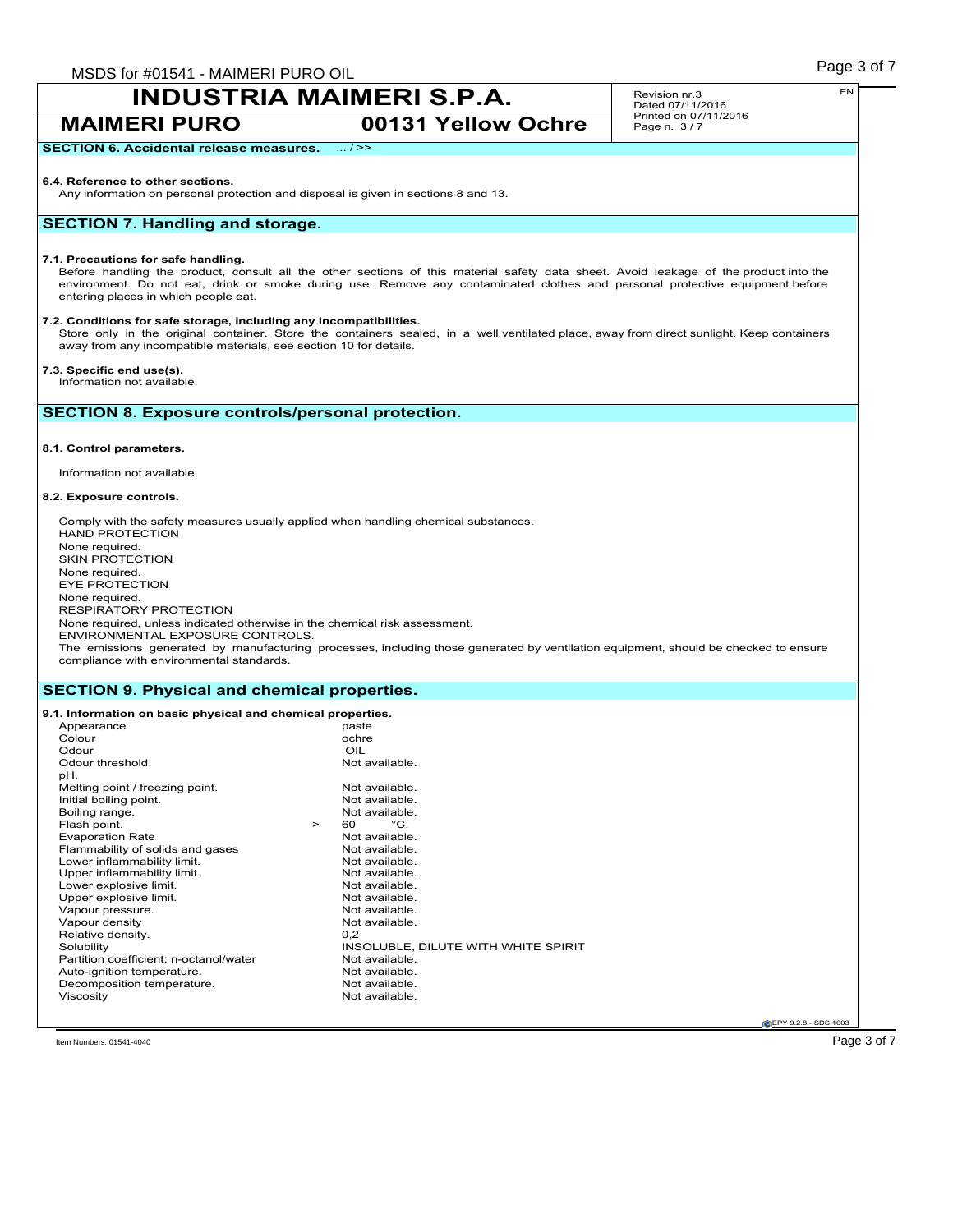| MSDS for #01541 - MAIMERI PURO OIL                                                                                                                                 |                 |  |                                                                                                                                                                                      |                                      | Page 4 of 7          |
|--------------------------------------------------------------------------------------------------------------------------------------------------------------------|-----------------|--|--------------------------------------------------------------------------------------------------------------------------------------------------------------------------------------|--------------------------------------|----------------------|
| <b>INDUSTRIA MAIMERI S.P.A.</b>                                                                                                                                    |                 |  | Revision nr.3<br>Dated 07/11/2016                                                                                                                                                    | EN                                   |                      |
| <b>MAIMERI PURO</b>                                                                                                                                                |                 |  | 00131 Yellow Ochre                                                                                                                                                                   | Printed on 07/11/2016<br>Page n. 4/7 |                      |
| <b>SECTION 9. Physical and chemical properties.</b>                                                                                                                | $\dots/$ >>     |  |                                                                                                                                                                                      |                                      |                      |
| <b>Explosive properties</b>                                                                                                                                        | Not available.  |  |                                                                                                                                                                                      |                                      |                      |
| Oxidising properties                                                                                                                                               | Not available.  |  |                                                                                                                                                                                      |                                      |                      |
| 9.2. Other information.<br>Total solids (250°C / 482°F)                                                                                                            | 99.90 %         |  |                                                                                                                                                                                      |                                      |                      |
| VOC (Directive 2010/75/EC) :                                                                                                                                       | $0,10\%$ - 1,74 |  | g/litre.                                                                                                                                                                             |                                      |                      |
| VOC (volatile carbon) :                                                                                                                                            | $0.09\% - 1.48$ |  | g/litre.                                                                                                                                                                             |                                      |                      |
| <b>SECTION 10. Stability and reactivity.</b>                                                                                                                       |                 |  |                                                                                                                                                                                      |                                      |                      |
| 10.1. Reactivity.                                                                                                                                                  |                 |  |                                                                                                                                                                                      |                                      |                      |
| There are no particular risks of reaction with other substances in normal conditions of use.                                                                       |                 |  |                                                                                                                                                                                      |                                      |                      |
| 10.2. Chemical stability.                                                                                                                                          |                 |  |                                                                                                                                                                                      |                                      |                      |
| The product is stable in normal conditions of use and storage.                                                                                                     |                 |  |                                                                                                                                                                                      |                                      |                      |
| 10.3. Possibility of hazardous reactions.                                                                                                                          |                 |  |                                                                                                                                                                                      |                                      |                      |
| No hazardous reactions are foreseeable in normal conditions of use and storage.                                                                                    |                 |  |                                                                                                                                                                                      |                                      |                      |
| 10.4. Conditions to avoid.                                                                                                                                         |                 |  |                                                                                                                                                                                      |                                      |                      |
| None in particular. However the usual precautions used for chemical products should be respected.                                                                  |                 |  |                                                                                                                                                                                      |                                      |                      |
| 10.5. Incompatible materials.<br>Information not available.                                                                                                        |                 |  |                                                                                                                                                                                      |                                      |                      |
| 10.6. Hazardous decomposition products.<br>Information not available.                                                                                              |                 |  |                                                                                                                                                                                      |                                      |                      |
| <b>SECTION 11. Toxicological information.</b>                                                                                                                      |                 |  |                                                                                                                                                                                      |                                      |                      |
| 11.1. Information on toxicological effects.                                                                                                                        |                 |  |                                                                                                                                                                                      |                                      |                      |
| ACUTE TOXICITY.                                                                                                                                                    |                 |  |                                                                                                                                                                                      |                                      |                      |
| LC50 (Inhalation - vapours) of the mixture:<br>LC50 (Inhalation - mists / powders) of the mixture:<br>LD50 (Oral) of the mixture:<br>LD50 (Dermal) of the mixture: |                 |  | Not classified (no significant component).<br>Not classified (no significant component).<br>Not classified (no significant component).<br>Not classified (no significant component). |                                      |                      |
| SKIN CORROSION / IRRITATION.<br>Does not meet the classification criteria for this hazard class.                                                                   |                 |  |                                                                                                                                                                                      |                                      |                      |
| SERIOUS EYE DAMAGE / IRRITATION.<br>Does not meet the classification criteria for this hazard class.                                                               |                 |  |                                                                                                                                                                                      |                                      |                      |
| RESPIRATORY OR SKIN SENSITISATION.<br>Does not meet the classification criteria for this hazard class.                                                             |                 |  |                                                                                                                                                                                      |                                      |                      |
| <b>GERM CELL MUTAGENICITY.</b><br>Does not meet the classification criteria for this hazard class.                                                                 |                 |  |                                                                                                                                                                                      |                                      |                      |
| CARCINOGENICITY.<br>Does not meet the classification criteria for this hazard class.                                                                               |                 |  |                                                                                                                                                                                      |                                      |                      |
| REPRODUCTIVE TOXICITY.<br>Does not meet the classification criteria for this hazard class.                                                                         |                 |  |                                                                                                                                                                                      |                                      |                      |
| STOT - SINGLE EXPOSURE.<br>Does not meet the classification criteria for this hazard class.                                                                        |                 |  |                                                                                                                                                                                      |                                      |                      |
| STOT - REPEATED EXPOSURE.                                                                                                                                          |                 |  |                                                                                                                                                                                      |                                      |                      |
|                                                                                                                                                                    |                 |  |                                                                                                                                                                                      |                                      | EPY 9.2.8 - SDS 1003 |
| Item Numbers: 01541-4040                                                                                                                                           |                 |  |                                                                                                                                                                                      |                                      | Page 4 of 7          |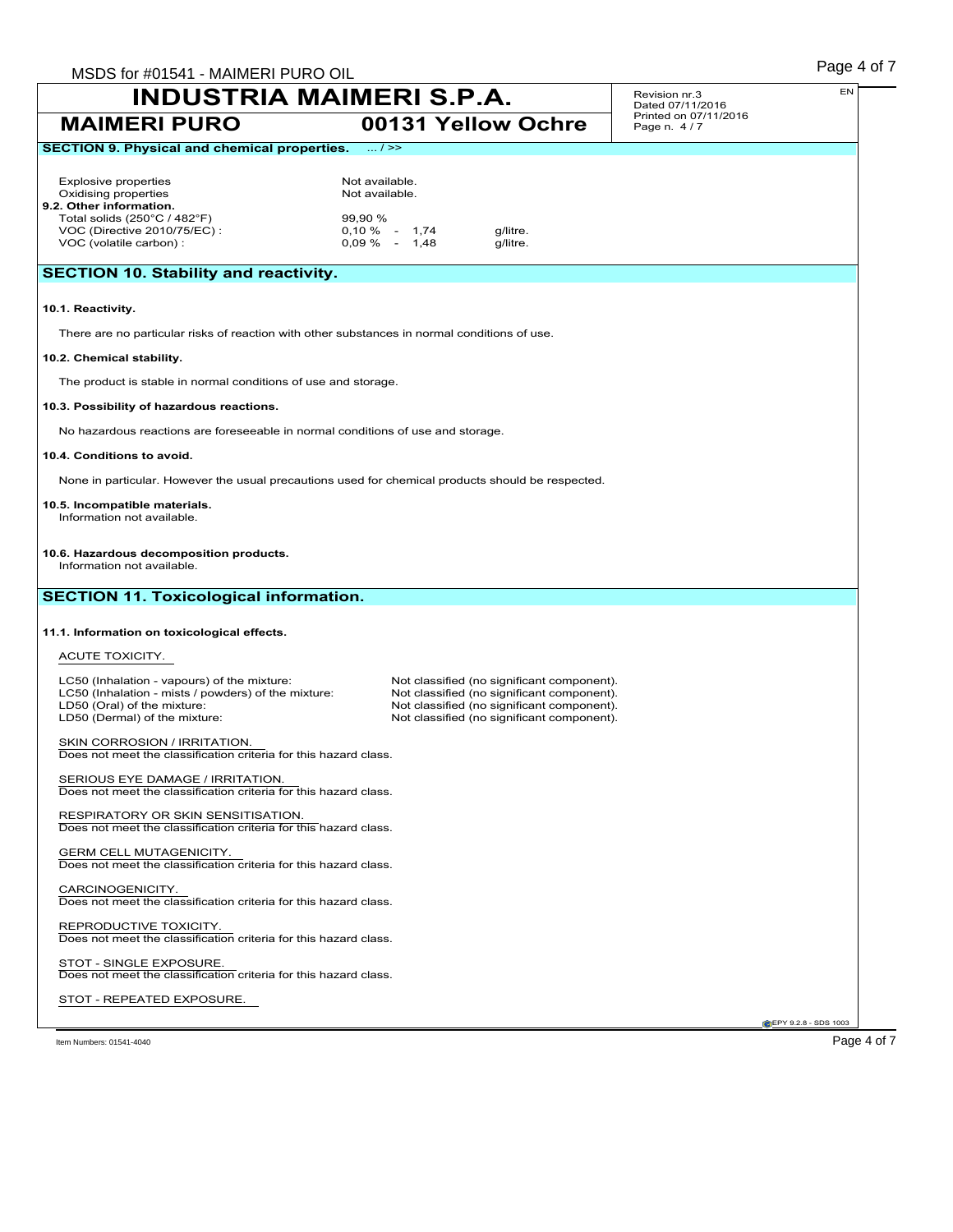**MAIMERI PURO 00131 Yellow Ochre**

**SECTION 11. Toxicological information.** ... / >>

Does not meet the classification criteria for this hazard class.

#### ASPIRATION HAZARD.

Does not meet the classification criteria for this hazard class.

# **SECTION 12. Ecological information.**

Use this product according to good working practices. Avoid littering. Inform the competent authorities, should the product reach waterways or contaminate soil or vegetation.

**12.1. Toxicity.**

Information not available.

#### **12.2. Persistence and degradability.** Information not available.

**12.3. Bioaccumulative potential.** Information not available.

# **12.4. Mobility in soil.**

Information not available.

### **12.5. Results of PBT and vPvB assessment.**

On the basis of available data, the product does not contain any PBT or vPvB in percentage greater than 0,1%.

#### **12.6. Other adverse effects.**

Information not available.

## **SECTION 13. Disposal considerations.**

#### **13.1. Waste treatment methods.**

Reuse, when possible. Neat product residues should be considered special non-hazardous waste. Disposal must be performed through an authorised waste management firm, in compliance with national and local regulations. CONTAMINATED PACKAGING

Contaminated packaging must be recovered or disposed of in compliance with national waste management regulations.

## **SECTION 14. Transport information.**

The product is not dangerous under current provisions of the Code of International Carriage of Dangerous Goods by Road (ADR) and by Rail (RID), of the International Maritime Dangerous Goods Code (IMDG), and of the International Air Transport Association (IATA) regulations.

#### **14.1. UN number.**

Not applicable.

**14.2. UN proper shipping name.**

Not applicable.

**14.3. Transport hazard class(es).**

Not applicable.

**14.4. Packing group.**

Not applicable.

#### **14.5. Environmental hazards.**

Not applicable.

**CEPY 9.2.8 - SDS 1003**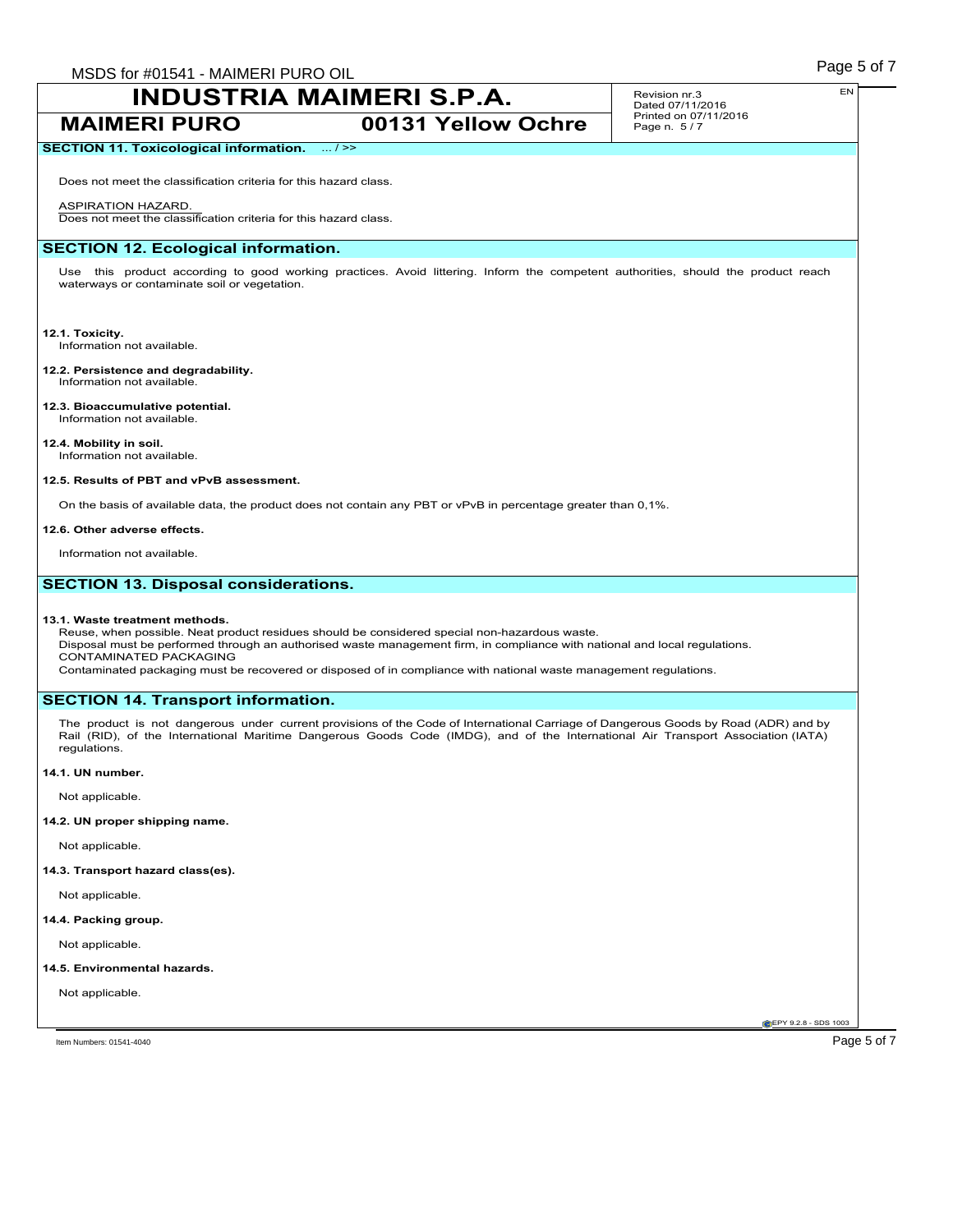| <b>INDUSTRIA MAIMERI S.P.A.</b>                                                                                                                         | EN<br>Revision nr.3<br>Dated 07/11/2016 |
|---------------------------------------------------------------------------------------------------------------------------------------------------------|-----------------------------------------|
| <b>MAIMERI PURO</b><br>00131 Yellow Ochre                                                                                                               | Printed on 07/11/2016<br>Page n. 6/7    |
| <b>SECTION 14. Transport information.</b> / >>                                                                                                          |                                         |
| 14.6. Special precautions for user.                                                                                                                     |                                         |
| Not applicable.                                                                                                                                         |                                         |
| 14.7. Transport in bulk according to Annex II of Marpol and the IBC Code.                                                                               |                                         |
| Information not relevant.                                                                                                                               |                                         |
| <b>SECTION 15. Regulatory information.</b>                                                                                                              |                                         |
| 15.1. Safety, health and environmental regulations/legislation specific for the substance or mixture.                                                   |                                         |
| Seveso Category - Directive 2012/18/EC:<br>None.                                                                                                        |                                         |
| Restrictions relating to the product or contained substances pursuant to Annex XVII to EC Regulation 1907/2006.                                         |                                         |
| None.                                                                                                                                                   |                                         |
| Substances in Candidate List (Art. 59 REACH).<br>On the basis of available data, the product does not contain any SVHC in percentage greater than 0,1%. |                                         |
| Substances subject to authorisarion (Annex XIV REACH).                                                                                                  |                                         |
| None.                                                                                                                                                   |                                         |
| Substances subject to exportation reporting pursuant to (EC) Reg. 649/2012:<br>None.                                                                    |                                         |
| Substances subject to the Rotterdam Convention:<br>None.                                                                                                |                                         |
| Substances subject to the Stockholm Convention:<br>None.                                                                                                |                                         |
| Healthcare controls.                                                                                                                                    |                                         |
| Information not available.                                                                                                                              |                                         |
| 15.2. Chemical safety assessment.                                                                                                                       |                                         |
| No chemical safety assessment has been processed for the mixture and the substances it contains.                                                        |                                         |
| <b>SECTION 16. Other information.</b>                                                                                                                   |                                         |
|                                                                                                                                                         |                                         |
| LEGEND:<br>- ADR: European Agreement concerning the carriage of Dangerous goods by Road                                                                 |                                         |
| - CAS NUMBER: Chemical Abstract Service Number<br>- CE50: Effective concentration (required to induce a 50% effect)                                     |                                         |
| - CE NUMBER: Identifier in ESIS (European archive of existing substances)                                                                               |                                         |
| - CLP: EC Regulation 1272/2008<br>- DNEL: Derived No Effect Level                                                                                       |                                         |
| - EmS: Emergency Schedule                                                                                                                               |                                         |
| - GHS: Globally Harmonized System of classification and labeling of chemicals                                                                           |                                         |
| - IATA DGR: International Air Transport Association Dangerous Goods Regulation<br>- IC50: Immobilization Concentration 50%                              |                                         |
| - IMDG: International Maritime Code for dangerous goods                                                                                                 |                                         |
| - IMO: International Maritime Organization                                                                                                              |                                         |
| - INDEX NUMBER: Identifier in Annex VI of CLP<br>- LC50: Lethal Concentration 50%                                                                       |                                         |
| - LD50: Lethal dose 50%                                                                                                                                 |                                         |
| - OEL: Occupational Exposure Level                                                                                                                      |                                         |
| - PBT: Persistent bioaccumulative and toxic as REACH Regulation<br>- PEC: Predicted environmental Concentration                                         |                                         |
| - PEL: Predicted exposure level                                                                                                                         |                                         |
| - PNEC: Predicted no effect concentration                                                                                                               |                                         |
|                                                                                                                                                         | <b>@EPY 9.2.8 - SDS 1003</b>            |
| Item Numbers: 01541-4040                                                                                                                                | Page 6 of 7                             |